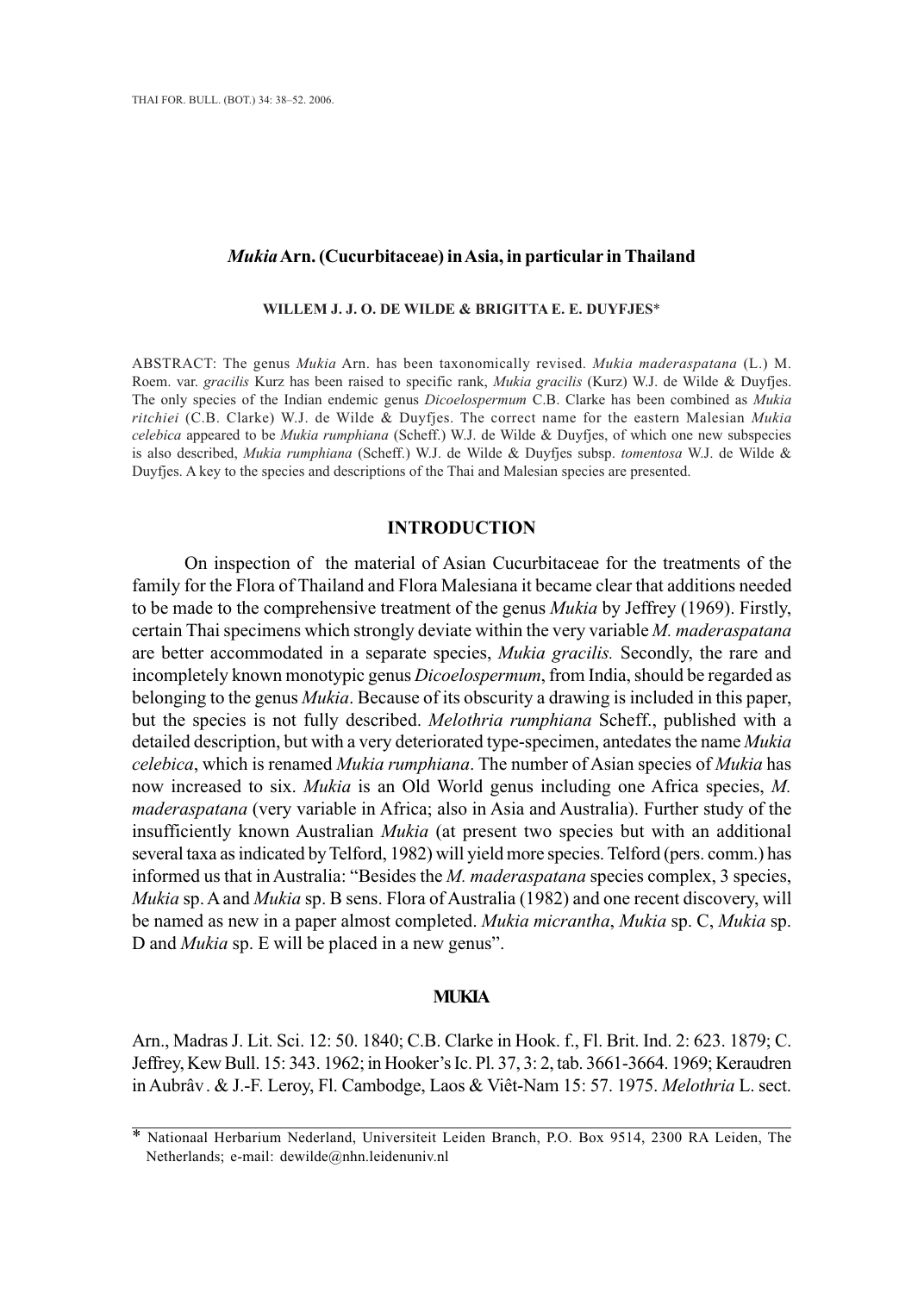*Mukia* (Arn.) Cogn. in A.DC & C.DC., Monogr. Phan. 3: 622. 1881. Type species: *Mukia scabrella* (L.) Arn. (= *Mukia maderaspatana* (L.) M. Roem.).—*Dicoelospermum* C.B. Clarke ('*Dicaelospermum',* correction T. Post & Kuntze, 1903) in Hook. f., Fl. Brit. Ind. 2: 630. 1879; Cogn. in A.DC. & C.DC., Monogr. Phan. 3: 734. 1881; in Engl., Pflanzenr. 66 (family no. 4.275.1): 252. 1916; Chakrav., Rec. Bot. Surv. India 17: 176. 1959; C. Jeffrey, Kew Bull. 34: 796. 1980. Type species: *Dicoelospermum ritchiei* C.B. Clarke.

Small climbers, shoots herbaceous, (sub)annual or with a (thick) perennial root; monoecious; whole plant scabrid-hairy. *Probract* absent. *Tendrils* simple. *Leaves*: blade simple, green on drying; apices of (lobes of) developing leaves distinct, broad, glabrous, often brown on drying; petiole long or short (leaves subsessile). *Flowers* small; petals yellow, (almost) free, imbricate in bud; disc free from the receptacle-tube. *Male inflorescences*: a fascicle (in Asia) at the node, with few to 10(–20) short-pedicelled flowers; *bracts* absent. *Male flowers*: pedicel 2–10 mm long, slender; receptacle-tube urceolate-campanulate; sepals minute, long-triangular or linear, somewhat recurved; petals elliptic or (ob)ovate, free or very short-connate at base; stamens 3, inserted slightly above halfway up the receptacletube, filaments short, much shorter than the anthers, glabrous, anthers one 1-thecous and two 2-thecous, included, thecae lateral, straight, connective narrow, ± hairy, at apex hardly or shortly produced; disc depressed globose. *Female flowers*: 1–6, fascicled, usually separate from male flowers; pedicel short; ovary globose to oblong, slightly constricted at apex; perianth as in male; style thick; stigma with 3 sessile, elongate lobes, and each lobe shallowly 2-lobed again, lobes carnose, papillose, included; staminodes usually present; disc annular. *Fruits* 1–6, clustered, subsessile or short-pedicelled, (sub)globose or ellipsoid, 0.5–3 cm long, hairy, glabrescent or glabrous, red when ripe, inside juicy; pericarp membranous or cartilaginous, smooth. *Seeds* few or many, globose or compressed, whitish or pale greybrown, ornamented or not, margin distinct, wing absent.

A genus of about 9 species, including 3 unpublished Australian species, distributed in the tropics of the Old World: Africa (1 species); in SE Asia from Pakistan east to China and south-east through Indo-China and Malesia to New Guinea, and in Australia.

#### KEY TO THE SPECIES

- 1. Leaf blade ovate-oblong, longer than broad. Fruit globose, 5–8 mm diameter. Seeds ca 5 per fruit, 5–6 mm long. Burma, Thailand **1. M. gracilis**
- 1. Leaf blade about as long as broad (sometimes longer than broad in Africa, E New Guinea, Australia, but than fruit longer and more-seeded)
- 2. Seeds globose, 1–3 per fruit. Western India **5. M. ritchiei**
- 2. Seeds distinctly flattened (flat or tumid), 8–20 per fruit
- 3. Fruit ellipsoid, 2–4 cm long. E Malesia: Moluccas & Vogelkop Peninsula **6. M. rumphiana** 3. Fruit globose or ellipsoid, up to 1.5 cm long
	- 4. Fruit ellipsoid; pericarp thin, collapsing about the seeds, translucent. Seed faces flat. [Hairs of petiole spreading or curved downward]. China, south to Java, Borneo, Philippines **2. M. javanica** 4. Fruit globose; pericarp thicker, wrinkling or not, not translucent. Seed faces convex
		- 5. Hairs of petiole spreading or curved upward (always?). Seed faces smooth or low-warted, the margin separated by a groove. S India, Sri Lanka **3. M. leiosperma**
		- 5. Hairs of petiole spreading or curved upward. Seed faces warted and pitted or nearly smooth and then without a distinct margin. Widespread: Africa, Asia, China, east to Australia

**4. M. maderaspatana**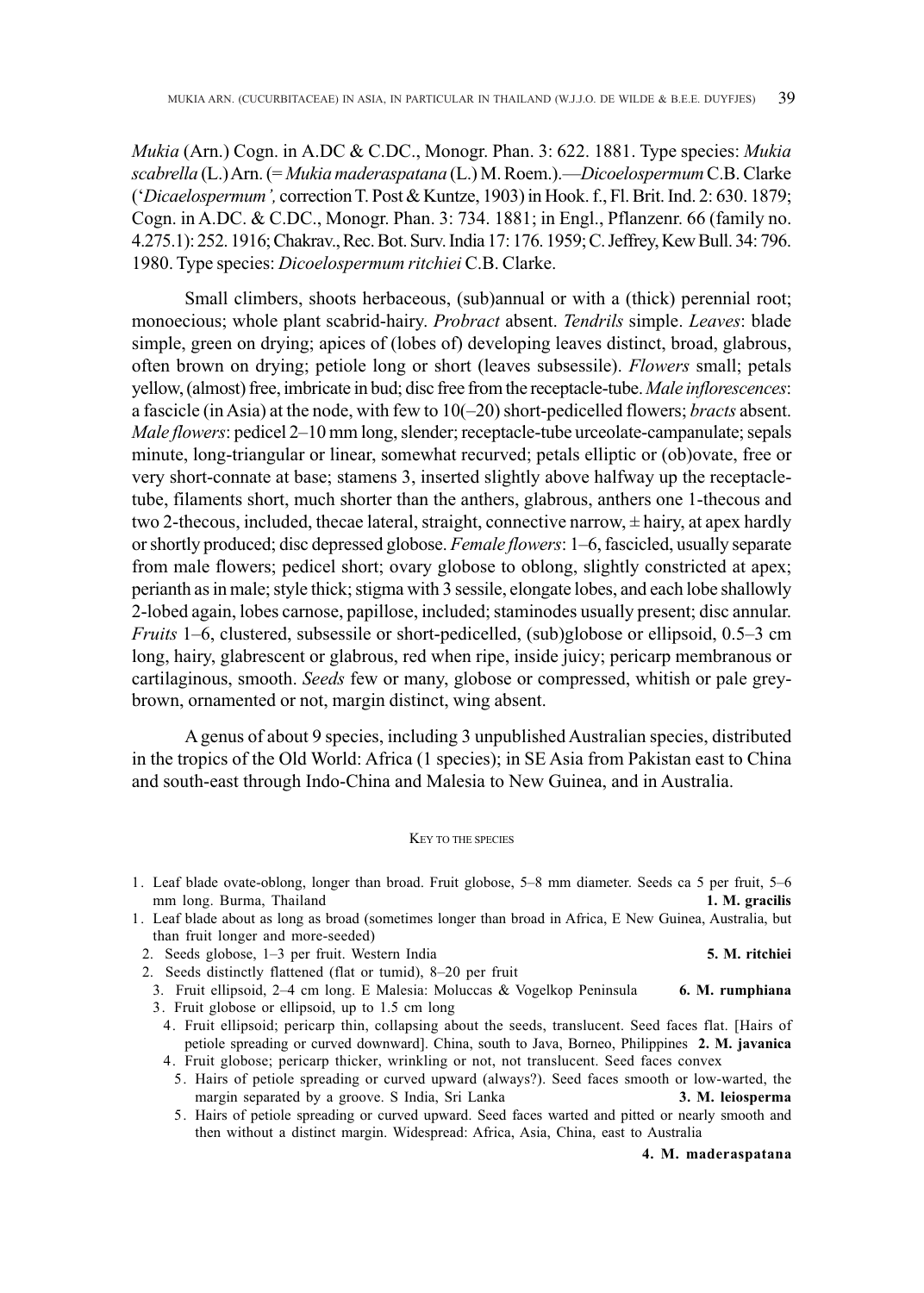1. Mukia gracilis (Kurz) W.J. de Wilde & Duyfjes, stat. nov.— *M. maderaspatana* (L.) M. Roem. var. *gracilis* Kurz, J. Asiat. Soc. Bengal 46: 104. 1877.— *M. scabrella* (L.) Arn. var. *gracilis* (Kurz) C.B. Clarke in Hook. f., Fl. Brit. Ind. 2: 623. 1879.—*Melothriamaderaspatana* (L.) Cogn. var. *gracilis* (Kurz) Cogn. in A. & C. DC., Monogr. Phan. 3: 624. 1881; in Engl., Pflanzenr. 66 (family no. 4.275.1): 128. 1916; Craib, Fl. Siam. Enum. 1: 764. 1931. Type: Burma, Pagamew, *Wallich* Cat. 6714 (isotype **K-W**, microphoto in **L**).— *M. maderaspatana* auct. non (L.) Cogn.: Craib, Fl. Siam. Enum. 1: 764. 1931, p.p., for *Garrett* 469.— *Mukia maderaspatana* auct. non (L.) M. Roem.: C. Jeffrey in Hooker's Ic. Pl. 37, 3: 5. 1969, p.p., for the synonym var. *gracilis*, and tab. 3662: 1–8. Fig. 1, 4A. maderaspatana auct. non (L.) M. Roem.: C. Jeffrey in Hooker's Ic. Pl. 37, 3: 5. 1969, p.p., for<br>the synonym var. *gracilis*, and tab. 3662: 1–8. Fig. 1, 4A.<br>Climber 2(–3) m tall; stem 1–3 mm diam.; sparsely or densely grey (L.) Cogn. var. *gracilis* (Kurz) Cogn. in A. & C. DC., Monogr. Phan. 3: 624. 1881; in Engl., Pflanzenr. 66 (family no. 4.275.1): 128. 1916; Craib, Fl. Siam. Enum. 1: 764. 1931. Type: Burma, Pagamew, *Wallich* Cat. 6714

Climber  $2(-3)$  m tall; stem  $1-3$  mm diam.; sparsely or densely grey- or brown-hairy, oblong, longer than broad, 5–12 by 2–6(–8) cm, entire or conspicuously hastate, base deeply cordate, the basal lobes downward directed or  $\pm$  patent and hastate, apex long acute-acuminate, margin entire or shallowly and irregularly sinuate with teeth to  $1(-2)$  mm long, upper and lower surface sparsely or densely  $\pm$  appressedly soft-hairy, hairs 1–5 mm long, denser on the veins below, cystoliths small or absent; petiole  $3-6(-7)$  cm long, hairy as on the stem. *Male flowers*: in sessile clusters of 5–10, occasionally mixed with few female flowers; pedicel 2–6 mm long; receptacle-tube long-campanulate, 2–2.5 by 1–1.5 mm; sepals ca 1 mm long, pedicel, receptacle-tube and sepals (sparsely) stiff-hairy, hairs 1–1.5 mm long; petals nearly free or up to 1 mm connate at base, (obovate-)elliptic,  $2(-3)$  mm long, glabrous except for few stiff hairs on midvein at outside, apex (broadly) rounded or (sub)emarginate; anthers ca 1 mm long. *Female flowers*: 1–5 in sessile clusters; pedicel ca 1 mm long; ovary subglobose, 2–3 mm diam., at apex with short neck, sparsely hairy; style hairy in apical part *(Garrett* 469). *Fruits* solitary or 2 or 3 in sessile cluster, 0.5–0.8 cm diam., sparsely brown-hairy; pericarp thin, filmy or not; fruiting pedicel 1(–2) mm long. *Seeds* ca 5, ellipsoid-obovate, only little compressed,  $5-6$  by  $3-4$  by ca 2.5 mm, margin  $\pm$  rounded with faint ridge in the middle, and with a deep groove separating the faces; faces somewhat convex, shallowly pitted. oblong, longer than broad, 5–12 by 2–6(–8) cm, entire or conspicuously hastate, base<br>deeply cordate, the basal lobes downward directed or  $\pm$  patent and hastate, apex long<br>actue-acuminate, margin entire or shallowly and

Thailand.— NORTHERN: Chiang Mai (Doi Inthanon, Doi Suthep-Pui, Doi Luang); Lamphun (Doi Khun Tan); Lampang (en route from Pang La to Huai Tak); NORTHEASTERN: Loei (Samhaek); SOUTHWESTERN: Kanchanaburi (Huai Ban Kao).

Distribution.— Myanma (type).

Ecology.— Mixed deciduous forest, evergreen seasonal forest and scrub, bamboo thickets, stream-sides; on limestone and phylletic bedrock; at 350–2,000 m altitude. Flowering & fruiting: Aug.–Nov.

**2. Mukia javanica** (Miq.) C. Jeffrey in Hooker's Ic. Pl. 37, 3: 3, tab. 3661: 1-10. 1969; Keraudren in Aubrâv. & J.-F. Leroy, Fl. Cambodge, Laos & Viät-Nam 15: 58, f. 10: 6-8. 1975;A.M. Lu & Zhi Y. Zhang in A.M. Lu & S.K. Chen, Fl. Reip. Pop. Sin. 73(1): 177, f. 46: 7-8. 1986; S.K. Chen in C.Y. Wu et al., Fl. Yunnan. 6: 321, f. 83: 8-10. 1995.— *Karivia javanica* Miq., Fl. Ned. Ind. 1: 661. 1856.— *Melothria javanica* (Miq.) Cogn. in A.DC. & C.DC., Monogr. Phan. 3: 625. 1881; in Engl., Pflanzenr. 66 (family no. 4.275.1): 129. 1916; Gagnep. in Lecomte, Fl. Indo-Chine 2: 1060. 1921; Backer in Backer & Bakh. f., Fl. Java 1: 297. 1964. Type: Indonesia, Java, in Aubrâv. & J.-F. Leroy, Fl. Cambodge, Laos & Viêt-Nam 15: 58, f. 10: 6-8. 1975; A.M. Lu & Zhi Y. Zhang in A.M. Lu & S.K. Chen, Fl. Reip. Pop. Sin. 73(1): 177, f. 46: 7-8. 1986; S.K. Chen in C.Y. Wu et al., Fl. Yunnan. 6: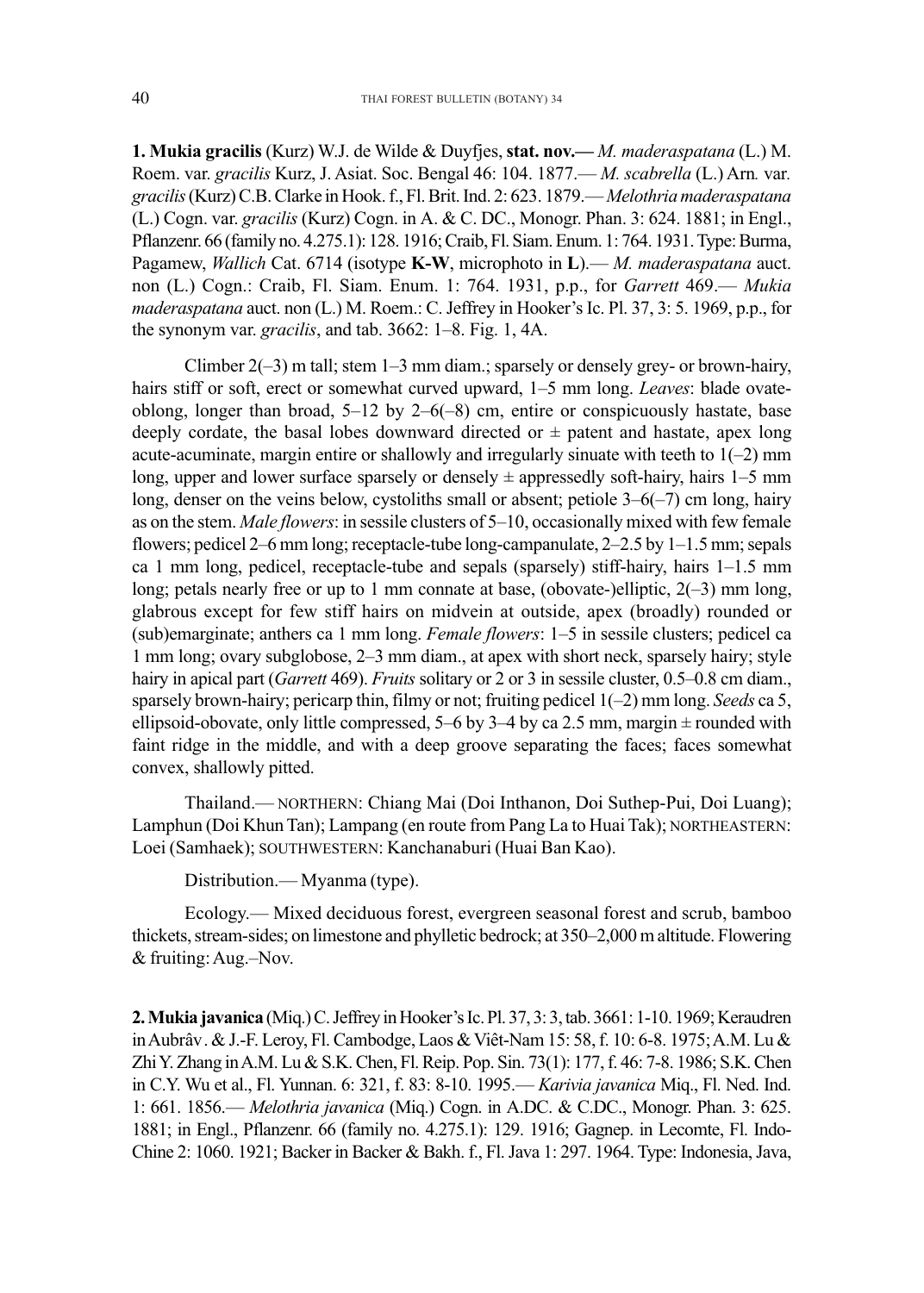

Figure 1. *Mukia gracilis* (Kurz) W.J. de Wilde & Duyfjes. A. Twig with fruits and inflorescences, each with male and female flowers; B. node with mixed inflorescence; C, D. male flowers, from outside and opened respectively; E, F. female flowers, from outside and opened respectively; G. seed. (A-G: *Van Beusekom, Geesink, Phengklai & Wongwan* 3567). Drawn by Jan van Os.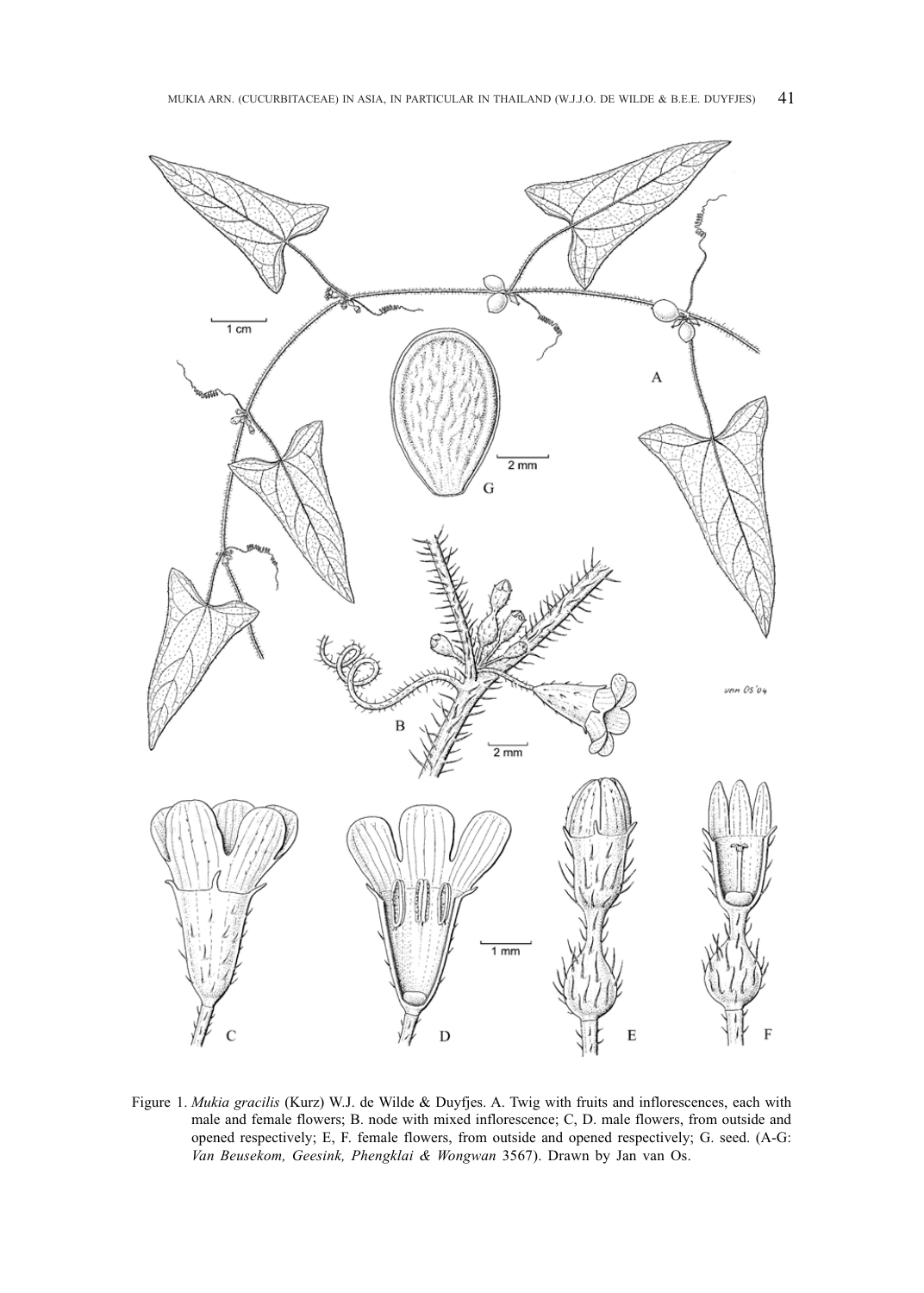*Horsfield* s.n. (holotype **U**; isotypes **BM**, **K**).— *M. assamica* Chakrav., J. Bombay Nat. Hist. Soc. 50: 897. 1952; Rec. Bot. Surv. India 17: 145. 1959. Type: India, Assam, *Keenan* s.n. (holotype **K**).— *M. assamica* Chakrav. var. *scabra* Chakrav., J. Bombay Nat. Hist. Soc. 50: 898. 1952; Rec. Bot. Surv. India 17: 145. 1959. Type: India, Assam, *King's Collector* 1890 (holotype **CAL**, not seen).— *M. leiosperma* auct. non (Wight & Arn.) Cogn.: Chakrav. Rec. Bot. Surv. India 17: 141. 1959, p.p. Fig. 4E.

Climber or creeper to 3 m long; stem scabrous hairy. *Leaves*: blade broadly ovate( hastate), subcircular in outline, 2–10 cm diam., 5-angular or variously (3–)5-lobed up to halfway deep, base cordate, apex subobtuse or acute(-acuminate), margin to 2 mm dentate, upper and lower surface subglabrous or variously (scabrid-)hairy, denser on the veins below, cystoliths not apparent; petiole  $2-5(-10)$  cm long, scabrid-hairy, hairs curved downward. *Male flowers*: 3–6, rarely with few female flowers mixed; pedicel 1–2(–4) mm long; receptacle-tube 1.5–3 by 1.5–2 mm, scabrid hairy; sepals 0.5–1.5 mm long; petals ovate, 1.5–2.5 mm long, apex subacute, glabrous except for few hairs on outer surface; filaments less then 0.5 mm long, anthers 1.5(–2) mm long; disc 1–1.5 mm diam. *Female flowers*: (1–)2–4; pedicel ca 1 mm long; ovary ellipsoid(-oblong), 4–5 mm long, (sub)glabrous or finely hairy, hardly constricted at apex; perianth as in male; style glabrous; disc ca 1 mm high. *Fruits* 1–3, fascicled, ellipsoid, 1–1.5 cm long, juicy, with filmy pericarp showing the seeds when dry, glabrous; fruiting pedicel 1–2 mm long. *Seeds* 8–18, obovate, strongly compressed, ca 5 by 3.5–4 by 1–1.5 mm, (pale brown or) whitish, faces flat,  $\pm$  depressed, irregularly low-warted, with a broad 2-grooved margin.

Thailand.— NORTHERN: Chiang Mai (Doi Inthanon, Mae Sa Arboretum, Doi Chiang Dao); Chiang Rai (Doi Tung); Phrae (Mae Yom); Phitsanulok (Thung Salaeng Luang); NORTHEASTERN: Khon Kaen (Phu Khieo); SOUTHWESTERN: Kanchanaburi (Khaobuing); SOUTHEASTERN: Chon Buri (Khao Khieo).

Distribution.— Northern India, east to China, through Malesia (Java, type, east to Borneo and The Philippines); not known from Sulawesi, Lesser Sunda Islands, and New Guinea.

Ecology.— Roadsides, (disturbed) forest and scrub edges; up to 1,500 m altitude. Flowering & fruiting throughout the year.

Vernacular.— Ma ra dong (uzszaa) (Kanchanaburi).

**3. Mukia leiosperma** (Wight & Arn.) Wight, Ann. Mag. Nat. Hist. ser. 1, 8: 268. 1842; Thwaites, Enum. Pl. Zeyl. 2: 125. 1859; C.B. Clarke in Hook. f., Fl. Brit. Ind. 2: 623. 1879; Trimen, Handb. Fl. Ceylon 2: 255. 1894; C. Jeffrey in Hooker's Ic. Pl. 37, 3: 9, tab. 3663: 1-9. 1969; Matthew, Fl. Tamilnadu Carnatic 1: 649. 1983; Ill. Palni Hills, South India: pl. 342. 1996; Philcox, Fl. Ceylon 11: 37. 1997.— *Bryonia leiosperma* Wight & Arn., Prodr. Fl. Indiae Orient. 1: 345. 1834.— *Melothria leiosperma* (Wight & Arn.) Cogn. in A.DC. & C.DC., Monogr. Phan. 3: 622. 1881; in Engl., Pflanzenr. 66 (family no. 4.275.1): 125. 1916; Fyson, Fl. South Indian hill stations 1: 244, t. 191. 1932; Chakrav., Rec. Bot. Surv. India 17: 140. 1959, p.p. Lectotype (C. Jeffrey, 1969): India, Madras, Palni Hills, *Wight* 1112 (lectotype **K**; isolectotype **BR**, not seen).

Distribution.— S India, Sri Lanka.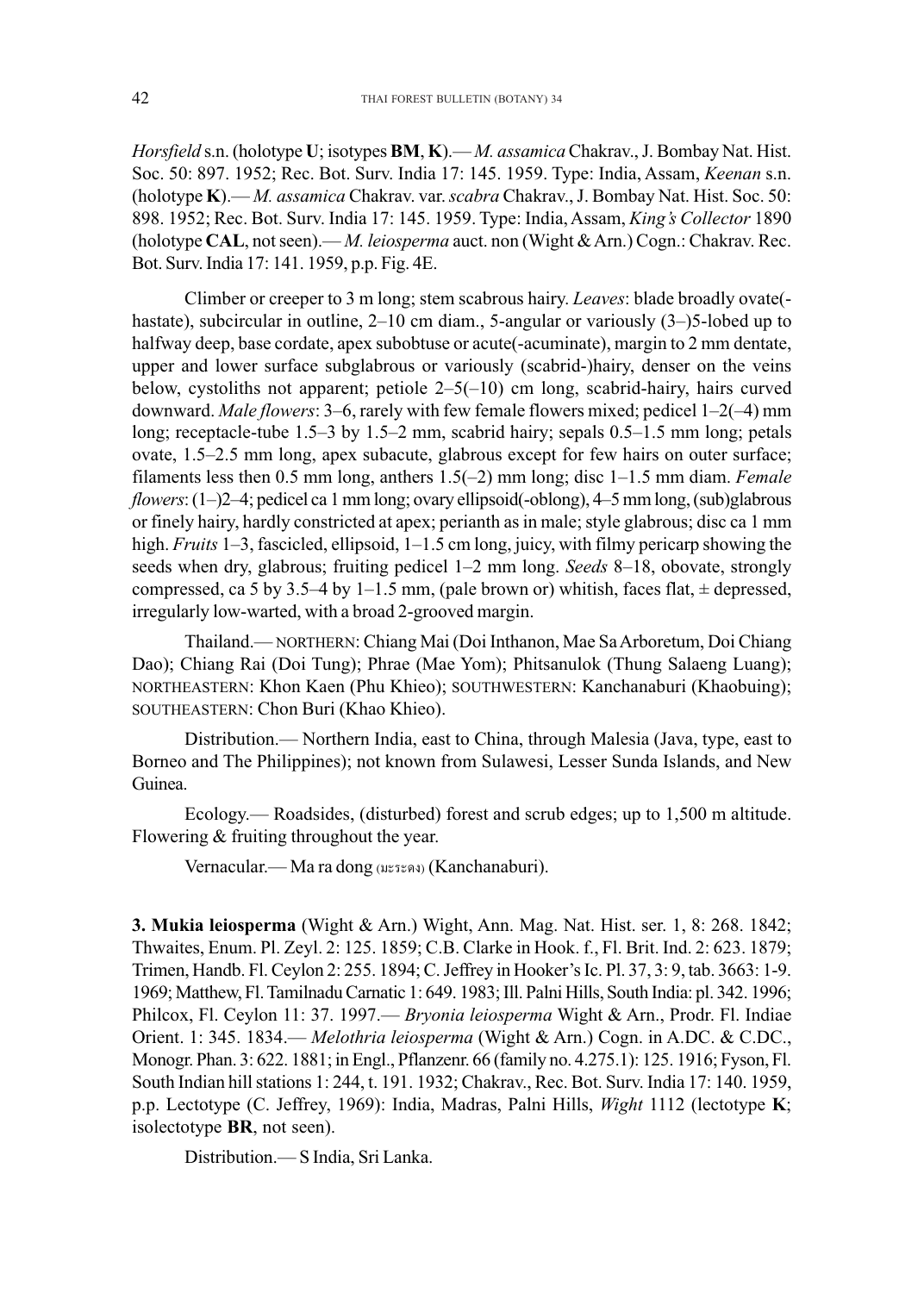Ecology.— Forest edges and scrub and in hilly country; under seasonal climate; at low and medium altitudes. Flowering & fruiting possibly throughout the year.

Note.— The status of *Mukia leiosperma* as a species is questionable. Jeffrey, l.c., regarded it a species close to *M. maderaspatana*, developed under specific local climatic conditions.

**4. Mukia maderaspatana** (L.) M. Roem., Syn. Monogr. 2: 47. 1846; C. Jeffrey in Hooker's Ic. Pl. 37, 3: 5. 1969, p.p., excl. tab. 3662: 1-8; Fl. Trop. East Africa, Cucurbitaceae: 115, f. 19. 1967; Matthew, Ill. Fl. Tamilnadu Carnatic 1: pl. 302. 1982.—*Cucumis maderaspatanus* L., Sp. Pl.: 1012. 1753.— *Melothria maderaspatana* (L.) Cogn. in A.DC. & C.DC., Monogr. Phan. 3: 623. 1881; in Engl., Pflanzenr. 66 (family no. 4.275.1): 126. 1916; Gagnep. in Lecomte, Fl. Indo-Chine 2: 1059. 1921; Craib, Fl. Siam. Enum: 764. 1931; Chakrav., Rec. Bot. Surv. India 17: 141. 1959; Backer in Backer & Bakh. f., Fl. Java 1: 298. 1964; Keraudren in Aubrév. & J.-F. Leroy, Fl. Cambodge, Laos & Viêt-Nam 15: 60, f. 10: 9. 1975; Telford, Fl. Australia 8: 183, f. 40: A–G. 1982; A.M. Lu & Zhi Y. Zhang in A.M. Lu & S.K. Chen, Fl. Reip. Pop. Sin. 73(1): 175, f. 46: 1– 6. 1986; S.K. Chen in C.Y. Wu et al., Fl. Yunnan. 6: 319, f. 83: 1–7. 1995. Lectotype (Meeuse, Bothalia 8: 14. 1962): in Plukenet, Phytographia, t. 170, f. 2. 1692; Typotype (Meeuse, l.c.): Herb. Sloane 95: 201 (**BM-SL**, not seen).— *Bryonia cordifolia* L., Sp. Pl.: 1012. 1753.— *Coccinia cordifolia* (L.) Cogn. in A.DC. & C.DC., Monogr. Phan. 3: 529, for the type only. Coccinia cordifolia (L.) Cogn. in A.DC. & C.DC., Monogr. Phan. 3: 529, for the type only.<br>1881. Lectotype (C. Jeffrey in Milne-Redhead & Polhill (ed.), Fl. Trop. E. Afr., Cucurbit.: 117. 1967): Herb. *Herman* 2: 22, No 354 (**BM**, not seen).— *Bryonia scabrella* L. in L. f., Suppl.: 424. 1781; Miq. Fl. Ned. Ind. 1: 658. 1856.—*Mukia scabrella* (L.) Arn. in Hook., J. Bot. 3: 276. 1841; C.B. Clarke in Hook. f., Fl. Brit. Ind. 2: 623. 1879.— *Mukia maderaspatana* (L.) M. Roem. var. *scabrella* (L.) Kurz, J. Asiat. Soc. Bengal 46: 104. 1877. Type: India, *without collector* (holotype **LINN** 1153/11, not seen).—*Bryonia rottleri* Spreng., Syst. 3: 15. 1826.— *Mukia rottleri* (Spreng.) M. Roem., Syn. Monogr. 2: 47. 1846. Type: India, *Rottler* s.n. (type *Mukia rottleri* (Spreng.) M. Roem., Syn. Monogr. 2: 47. 1846. Type: India, *Rottler* s.n. (type<br>not found).— *Bryonia althaeoides S*er. in DC., Prodr. 3: 306. 1828.— *Mukia althaeoides* (Ser.) M. Roem., Syn. Monogr. 2: 47. 1846.—*Melothria althaeoides* (Ser.) Nakai, J. Jap. Bot. (Ser.) M. Roem., Syn. Monogr. 2: 47. 1846.— *Melothria althaeoides* (Ser.) Nakai, J. Jap. Bot.<br>14: 127. 1938. Type: Timor, without collector (**G-DC** holo, not seen, microphoto in **K**, **L**).— *M. celebica* Cogn. var. *villosior* Cogn., Bull. Acad. Roy. Sci. Belgique 3, sâr. 14: 357. 1887 (not seen); in Engl., Pflanzenr. 66 (family no. 4.275.1): 128. 1916. Type: Australia, Gulf of Carpenteria, Herb*. Mueller* s.n. (holotype **BR**). — *M. leiosperma* auct. non (Wight & Arn.) Wight: Cogn. in A.DC. & C.DC., Monogr. Phan. 3: 622. 1881, p.p.; in Engl., Pflanzenr. 66 (family no. 4.275.1): 125. 1916, p.p.; Chakrav., Rec. Bot. Surv. India 17: 141. 1959, p.p. Figs. 4 B, C, D. **4. Mukia maderaspatana** (L.) M. Roem., Syn. Monogr. 2: 47. 1846; C. Jeffrey in Hooker's Ic. Pl. 37, 3: 5. 1969, p.p., excl. tab. 3662: 1-8; Fl. Trop. East Africa, Cucurbitaceae: 115, f. 19. 1967; Matthew, Ill. Fl. Tamiln *Herman* 2: 22, No 354 (**BM**, not seen).— *Bryonia scabrella* L. in L. f., Suppl.:<br>iq. Fl. Ned. Ind. 1: 658. 1856.— *Mukia scabrella* (L.) Arn. in Hook., J. Bot. 3: 276.<br>larke in Hook. f., Fl. Brit. Ind. 2: 623. 1879.— *Mu M. celebica* Cogn. var. *villosior* Cogn., Bull. Acad. Roy. Sci. Belgique 3, sâr. 14: 357. 1887 (not seen); in Engl., Pflanzenr. 66 (family no. 4.275.1): 128. 1916. Type: Australia, Gulf of Carpenteria, Herb. *Mueller* s.

Climber to 4 m tall; stem scabrous or stiff-hairy. *Leaves*: blade broadly ovate, subcircular or broadly hastate in outline, 2–10 cm diam., subentire or 3–5-lobed, base (shallowly or) deeply cordate, apex subobtuse or acute(-acuminate), margin variously up to 5 mm dentate, upper and lower surface hispid or scabrous-hairy, more densely so on the veins, cystoliths dense and minute and not apparent; petiole  $(0.1-)0.5-9$  cm long, scabrous and hispid with short or long, erect or upward curved hairs (but see note). Male flowers: in fascicles of  $2-20$  (occasionally mixed with few female flowers); pedicel  $2-5(-7)$  mm long; receptacle-tube 1.5–4 by 1–2 mm, with upward appressed hairs; sepals  $1(-1.5)$  mm long; petals ovate, 1.5–3(–4) mm long, apex subacute, glabrous except for the mid-nerve outside;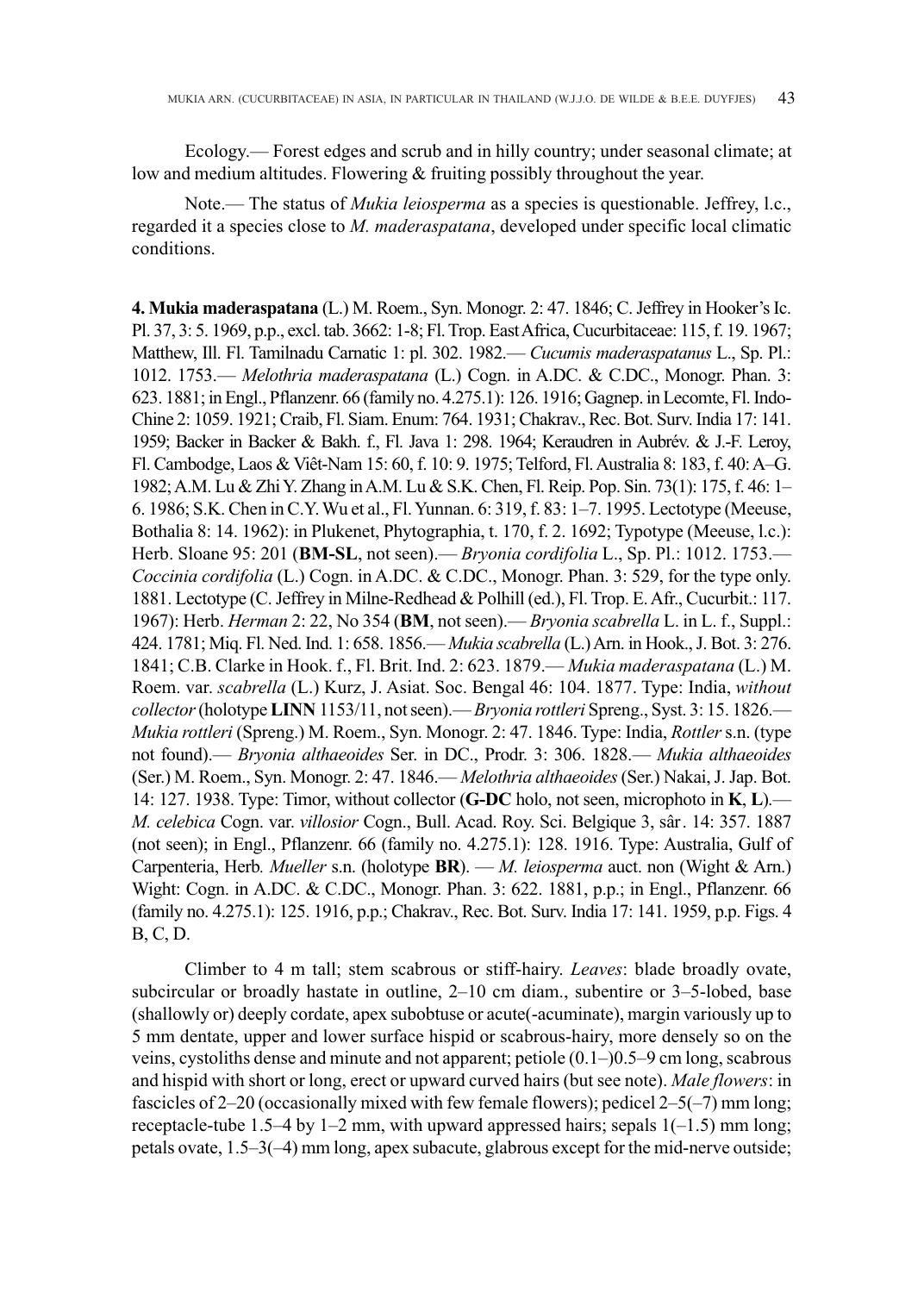filaments less than 0.5 mm long, anthers 1–2 mm long; disc ca 1.5 mm diam. *Female flowers*: solitary or up to 8; pedicel 1–4 mm long; ovary subglobose or broadly ovoid, 3–3.5 by 1.5– 2 mm, with scattered or dense (stiff) hairs; style glabrous. *Fruits* 1–5(–8) in axillary clusters, globose, 0.5–1.5 cm diam., green and pale green striped, red when mature, darker striped or not, glabrous or with few coarse hairs; pericarp thin but not filmy, coarsely wrinkled when dry, seeds not shining through; fruiting pedicel 2–5 mm long. *Seeds* 10–20, obovate, moderately compressed, 3–4 by 2–2.5 by 1.5–2 mm, whitish or pale brown, margin narrow,  $\pm$  rounded, faces not separated by a groove, faces convex, variously warted, or pitted or nearly smooth.

Thailand.— NORTHERN: Mae Hong Son; Chiang Mai (Doi Chiang Dao, Doi Inthanon); Nan; Lampang (Jae Sawn); NORTHEASTERN: Khon Kaen (Doi Phanok Khao); SOUTHWESTERN: Kanchanaburi (Tham Tarn Lot); CENTRAL: Phra Nakhon Si Ayutthaya; Bangkok; Saraburi (Phu Khae); SOUTHEASTERN: Chon Buri (Ang Phak Nam).

Distribution.— Widespread: Africa (type), SW and SE Asia, including Yemen, Pakistan, India, Sri Lanka, north-east and east to China, Ryukyu Islands, Indo-China, through Malesia to New Guinea and Australia (where very variable in indumentum, including villose).

Ecology.— Periodically dry places in a large variety of (degraded) scrub-land, savanna, and (seasonal) forest (edges); for Thailand recorded from shale bedrock; for Laos, Cambodia and Vietnam (Keraudren l.c.) recorded from basaltic rock; 1–1,300 m altitude. Flowering & fruiting throughout the year.

Vernacular.— Taeng nok (แตงนก) (Kanchanaburi); taeng phi pluk (แตงผีปลูก) (Chai Nat); taeng nu (unamy) (Northern, Northeastern); taeng nu khon (unamywu) (Prachuap Khiri Khan).

Note.— Variability and deviating specimens. *Mukia maderaspatana* as here accepted is most variable in Africa, where it includes plants with elongate leaves, approaching *M. gracilis* from Thailand. The Australasian material of *M. maderaspatana* is generally quite homogenous, however, with exceptions: (1) certain very hairy specimens from Australia; (2) delicate forms from Taiwan and Ryukyu Islands with small seeds, ca 3 mm long (Taiwan: e.g. *Wang & Lin* 2198, *Huang et al.* 10680, *Jeng* 2494, and *Lin* 130; Ryukyu Islands: *Saito* 4098); and (3) specimens with comparatively large fruits, ca 1.5 cm diameter from savanna areas in eastern Papua New Guinea (e.g. *Heyligers* 1176, *Darbyshire* 696, *Henty & Katik* NGF 38646, and *Pullen* 6804).

The discriminating characters of the position and direction of curving of the hairs on the petiole, viz. upward in *M. maderaspatana* and downward in *M. javanica* work well in most material from SE Asia and West Malesia. However, one should be aware that in some specimens from East Malesia (where *M. javanica* does not occur) the position of the hairs may be at variance: sometimes retrorse (Lesser Sunda Islands) or often erect or curved in all directions (New Guinea).

The collection *Henty* NGF 49703, from savanna in Papua New Guinea, is altogether different in its delicate habit, long-pedicelled male flowers, solitary female flowers and fruits, and not up-curved petiole hairs. Its determination as *M. maderaspatana* is provisional, and should be evaluated in connection with still unnamed material from Australia. Telford (pers. comm.) comments that this specimen appears to be similar to *Mukia* sp. A, from northern Queensland, which will soon be described as a new taxon.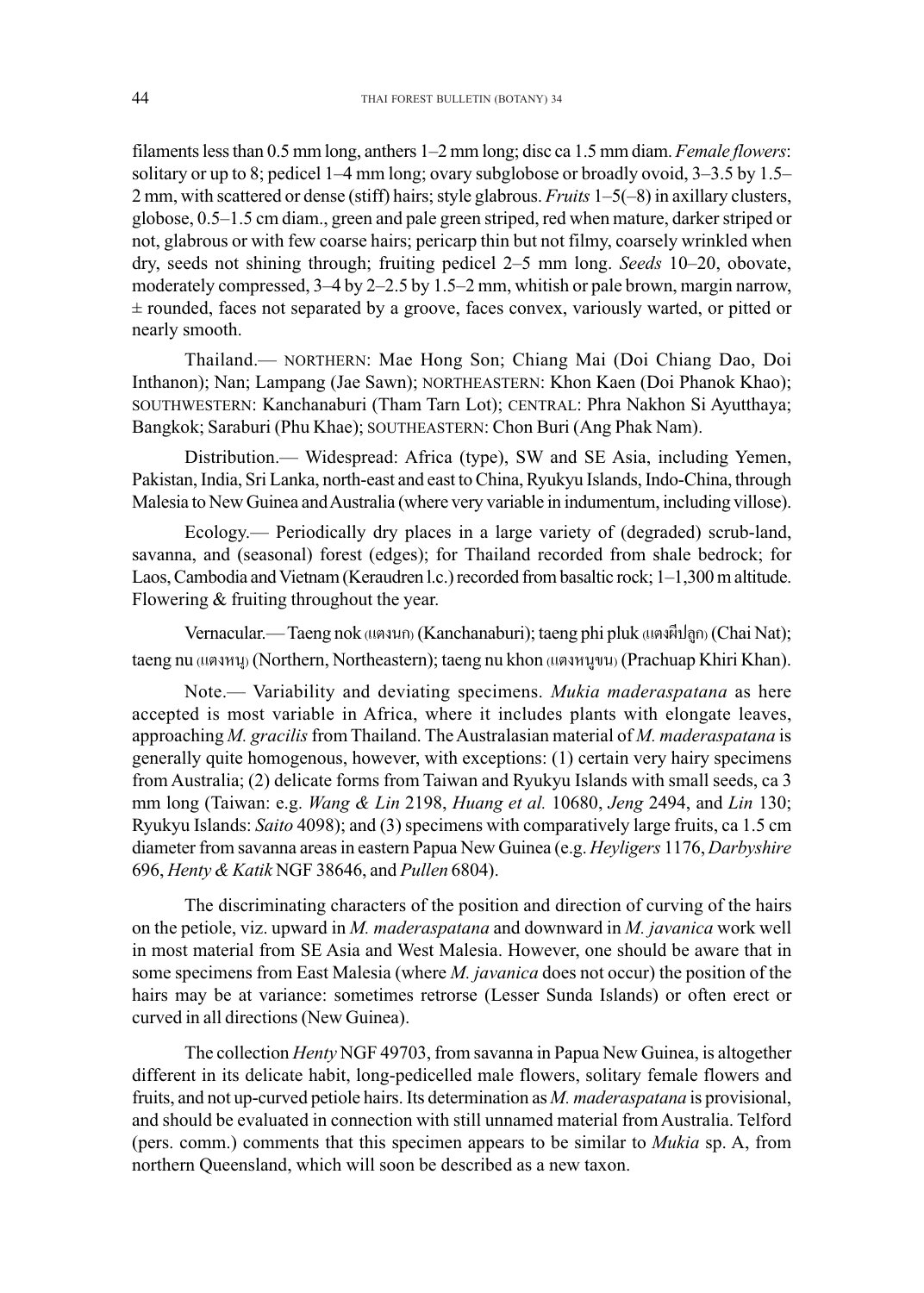Finally, the fact that plants may be perennial with a thick old woody rootstock or annual and quick flowering and with fibrous roots, needs clarification.

**5. Mukia ritchiei** (C.B. Clarke) W.J. de Wilde & Duyfjes, **comb. nov***. Dicoelospermum ritchiei* C.B. Clarke ('*Dicaelospermum*', correction T. Post & Kuntze, 1903) in Hook. f., Fl. Brit. Ind. 2: 630. 1879; Cogn. in A.DC. & C.DC., Monogr. Phan. 3: 735. 1881; in Engl., Pflanzenr. 66 (family no. 4.275.1): 253. 1916; Chakrav., Rec. Bot. Surv. India 17, 1: 177. 1959; C. Jeffrey, Kew Bull. 34: 796, 802. 1980. Lectotype (here chosen): Western India, *Ritchie* 316 (**K**). Fig. 2.

Distribution.— Western India.

Specimens examined.—*Meebold* 9452 (**WRSL**); *Ritchie* 316 (**K**), 318 (**E**).

Note.— The genus *Dicoelospermum*, with one species, was described from two collections with male flowers and fruits, but without female flowers. The fruit was described as containing 3 seeds which were judged as being basally attached, and hence the ovules were described in the key (Clarke, l.c.: 605) as erect, to warrant a separate tribe *Orthospermae*. The seeds were described as having "two empty cells", or seeds (Clarke, l.c.: 630) "with three parallel cells, the two lateral empty". However, we do not believe that the material then at hand allowed for judging the seeds (and hence the ovules) as truly basally attached. As regards the strange seeds, we found a comparable case in the genus *Neoachmandra* (formerly *Zehneria*, see de Wilde & Duyfjes 2004: 24, f. 3; 2006: 30) in the species *N. sphaerosperma*, which differs in aberrant seed morphology, similar to the seeds in *Dicoelospermum*, but otherwise completely agreeing with *Neoachmandra*.

The pollen of *Dicoelospermum ritchiei* (*Meebold* 9452, India) is 3-aperturate, suboblate. Equatorial diameter  $(E) = 38-45 \mu m$ . Ectoapertures short colpi. Endoapertures large, distincly costate pori. Exine ca 1.5 µm thick, distinctly stratified. Sexine slightly thicker than nexine. Ornamentation microreticulate, with irregular lumina.

The pollen of *D. ritchiei* resembles that of *Mukia* very much (by R.W.J.M. van der Ham, Leiden).

Molecular analysis of the same specimen, *Meebold* 9452, indicates that *Dicoelospermum* is very close to *Mukia* (pers. comm. H. Schaefer, Munich).

**6. Mukia rumphiana** (Scheff.) W.J. de Wilde & Duyfjes, **comb. nov.** *Melothria rumphiana* Scheff., Ann. Jard. Bot. Buitenzorg 1: 25. 1876. Lectotype (here chosen): Indonesia, Ternate, *Teijsmann* 7496 (**L**, barcode: L0589472). (For synonyms see under the subspecies).

Climber 3–5 m long; roots perennial; leafy stem 2(–3) mm diam., with stiff hairs,  $\pm$ upward directed. *Leaves*: blade broadly ovate in outline, 4–8 by 4–11 cm, 3–5-angular or lobed up to ca halfway (rarely deeper), base cordate, margin sinuate-dentate, upper surface finely scabrous-punctate, lower surface grey scabrid-hairy; petiole 1–3 cm long, scabrous by stiff upward directed hairs. *Male flowers*: in fascicles of 3–15; pedicel 4–7 mm long; receptacle-tube long-campanulate, 3–4 by 1.5–2 mm; sepals 1–1.5 mm long, outside and inside densely fine-hairy; petals ovate-elliptic,  $2-3$  by  $1.5-2$  mm, apex acute(-acuminate), wholly finely-hairy at outside; filaments ca 0.5 mm long, anthers oblong, ca 2 mm long, at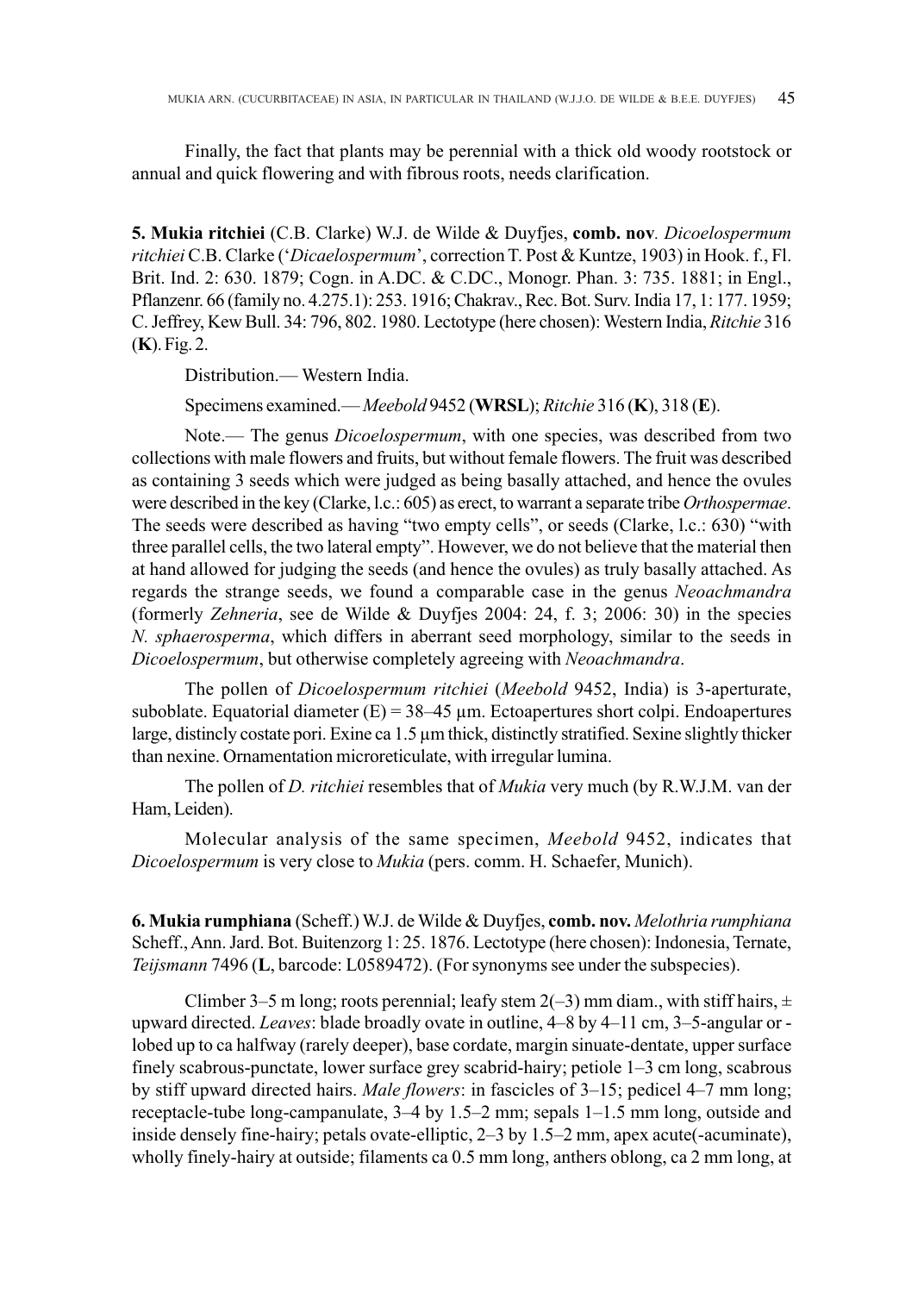

Figure 2. *Mukia ritchiei* (C.B. Clarke) W.J. de Wilde & Duyfjes. A. portion of flowering and fruiting branch; B. node with both male and female (fruiting) inflorescences, note flowers in clusters; C. node with female (and fruiting) inflorescence; D, E. male flowers, from outside and opened respectively; F. fruit with transparent filmy pericarp, showing one seed inside; G, H. seed (all from *Meebold* 9452, WRSL). Drawn by Jan van Os.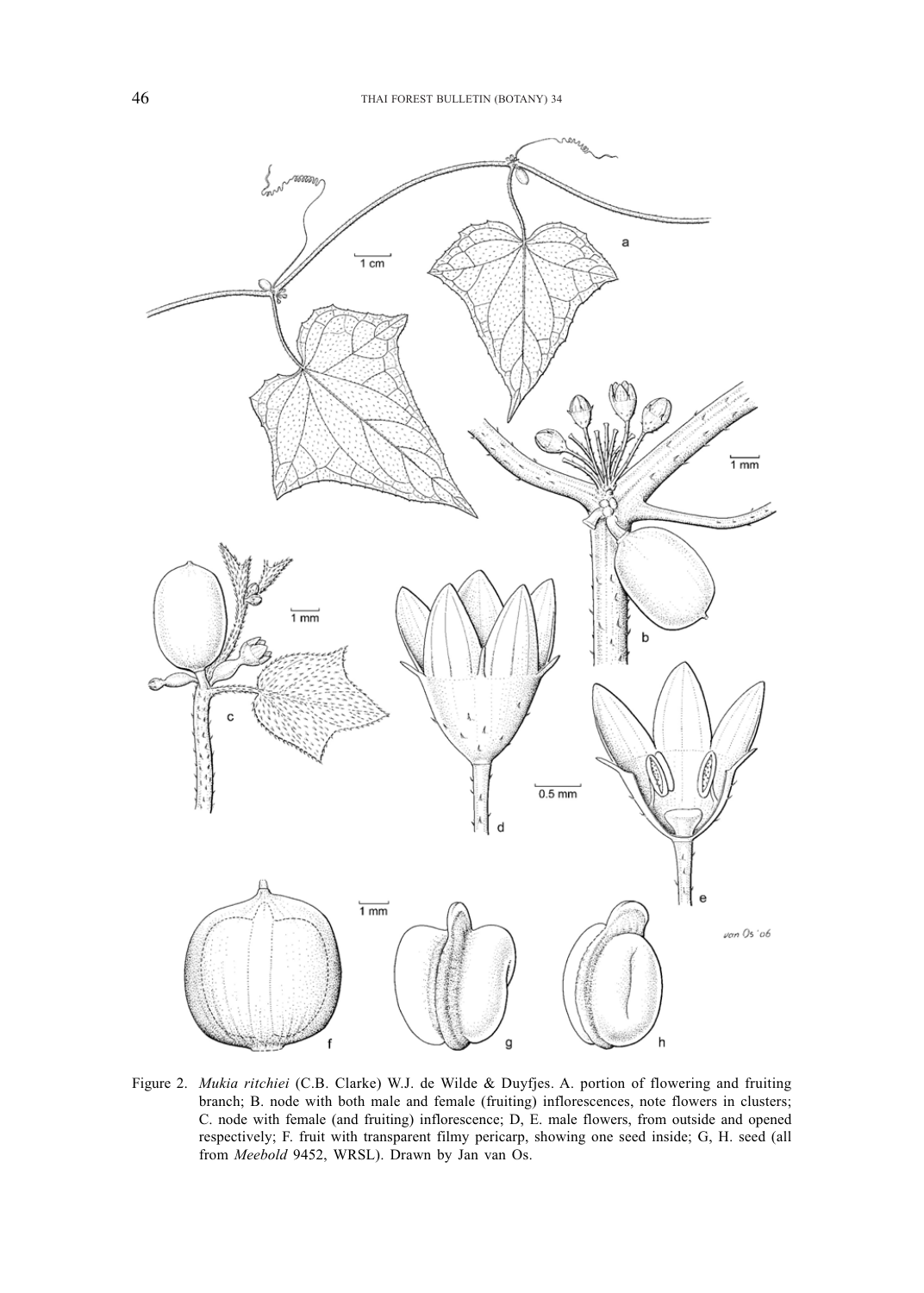apex almost without or with one or two small exsertions; disc depressed, ca 1 mm diam. *Female flowers*: solitary; pedicel 1–2 mm long; ovary ovoid, 4–6 by 2–3 mm, (densely) softor coarse-hairy, the hairs patent or  $\pm$  upward directed; staminodes minute; style glabrous. *Fruit* solitary, ellipsoid, 2–4 by 1.5–2.5 cm, either densely soft-hairy or sparsely hairy and later on glabrescent; pericarp thin, not or hardly translucent; fruiting pedicel 4–10 mm long. *Seeds* numerous, pyriform-ovoid, only little compressed, (4–)5–6 by 3–4 by 2 mm, margin narrow, with 2 grooves; faces flattish, shallowly verrucose-rugose.

Field note.— Fruits whitish, ultimately red.

Distribution.— East Malesia: Sulawesi, Moluccas (Ternate, type; Bacan, Soela Islands, Buru, Ambon), New Guinea (Vogelkop Peninsula).

Ecology.— Forest edges, hedges, shrubberies near the coast; on limestone; at low altitudes. Flowering & fruiting throughout the year.

#### KEY TO THE SUBSPECIES

| 1a. Fruit sparsely long-hairy, hairs 1–2 mm long       | a. subsp. rumphiana        |
|--------------------------------------------------------|----------------------------|
| 1b. Fruit densely short-hairy, hairs up to 0.5 mm long | <b>b.</b> subsp. tomentosa |

### **a.** subsp. **rumphiana**

*Mukia celebica* (Cogn.) F.M. Baily, Queensl. Fl. 2: 700, for the type only. 1900; C. Jeffrey in Hooker's Ic. Pl. 37, 3: 11, table 3664. 1969.—*Melothria celebica* Cogn. in A. & C. DC., Monogr. Phan. 3: 625. 1881; in Engl., Pflanzenr. 66 (family no. 4.275.1): 128. 1916. Type: Indonesia, Sulawesi, Tondano, *Forsten* 96 (holotype **L**).— *M. javanica* auct. non (Miq.) Cogn.: Merr., Interpretation Rumph. Herb. Amb.: 491. 1917.— *Cucumis murinus ruber* Rumph., Herb. Amb. 5: 463, tab. 171, f. 1 & A. 1750.

Ovary (densely) hairy, hairs  $1-2$  mm long. Fruits  $\pm$  glossy with sparse hairs  $1-2$  mm long.

Distribution.— Indonesia: N Sulawesi (Minahassa); northern Moluccas (Bacan, Ternate, Soela Islands, Buru, Ambon); Papua (Vogelkop Peninsula).

Ecology.— Sea level up to 600 m altitude. Flowering  $&$  fruiting throughout the year.

Specimens examined.— *Bâguin* 1588; 1623; *Burley, Tukirin et al.* 3563; *De Wiljes-Hissink* 80; *Koorders* 16592; *Nooteboom* 5342; *Polak* 758; *Ramlanto* 957; *Van Royen & Sleumer* 6880; *Yumte* 265.

**b.** subsp. **tomentosa** W.J. de Wilde & Duyfjes, **subsp. nov.** A subspecie typica fructibus dense velutine pubescentibus differt. Typus: Indonesia, Buru, *Van Balgooy* 4782 (holotypus **BO**; isotypi **L**, **K**, **KYO**). Figs. 3, 4F.

Ovary and fruits densely velvety grey-hairy, hairs to 0.5 mm long.

Distribution.— Indonesia: SW Sulawesi; Buru.

Ecology.— Limestone area;  $500-1,000$  m altitude. Flowering & fruiting: August to January.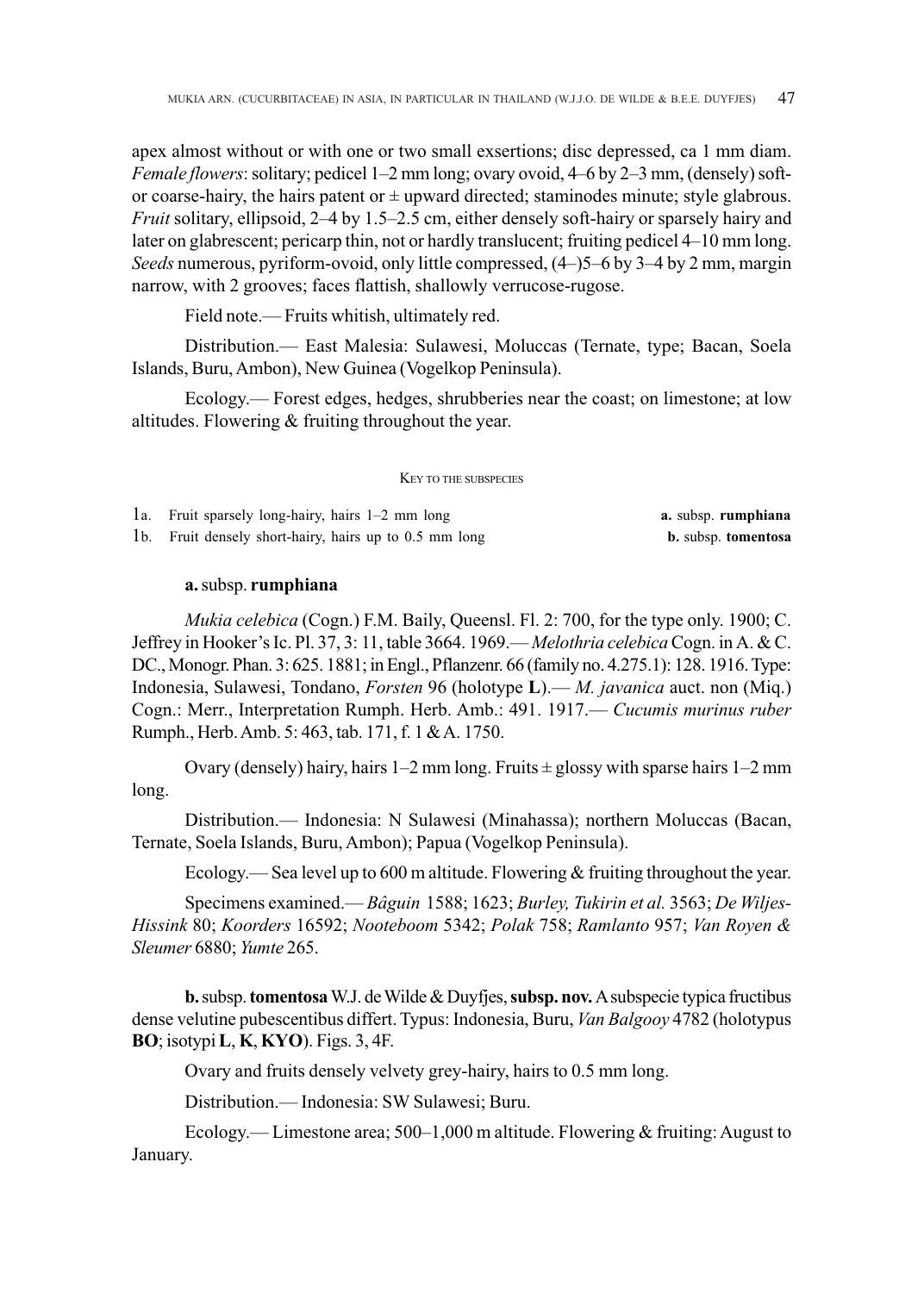

Figure 3. *Mukia rumphiana* (Scheff.) W.J. de Wilde & Duyfjes subsp. *tomentosa* W.J. de Wilde & Duyfjes. A. twig with male inflorescences; B. male inflorescence; C, C2 . male flowers, from outside and opened respectively; D. anthers; E. node with immature female flower; F, G. female flowers, from outside and opened respectively; H. node with fruit; I. seed (A—I: *De Wilde & Duyfjes* 21757). Drawn by Jan van Os.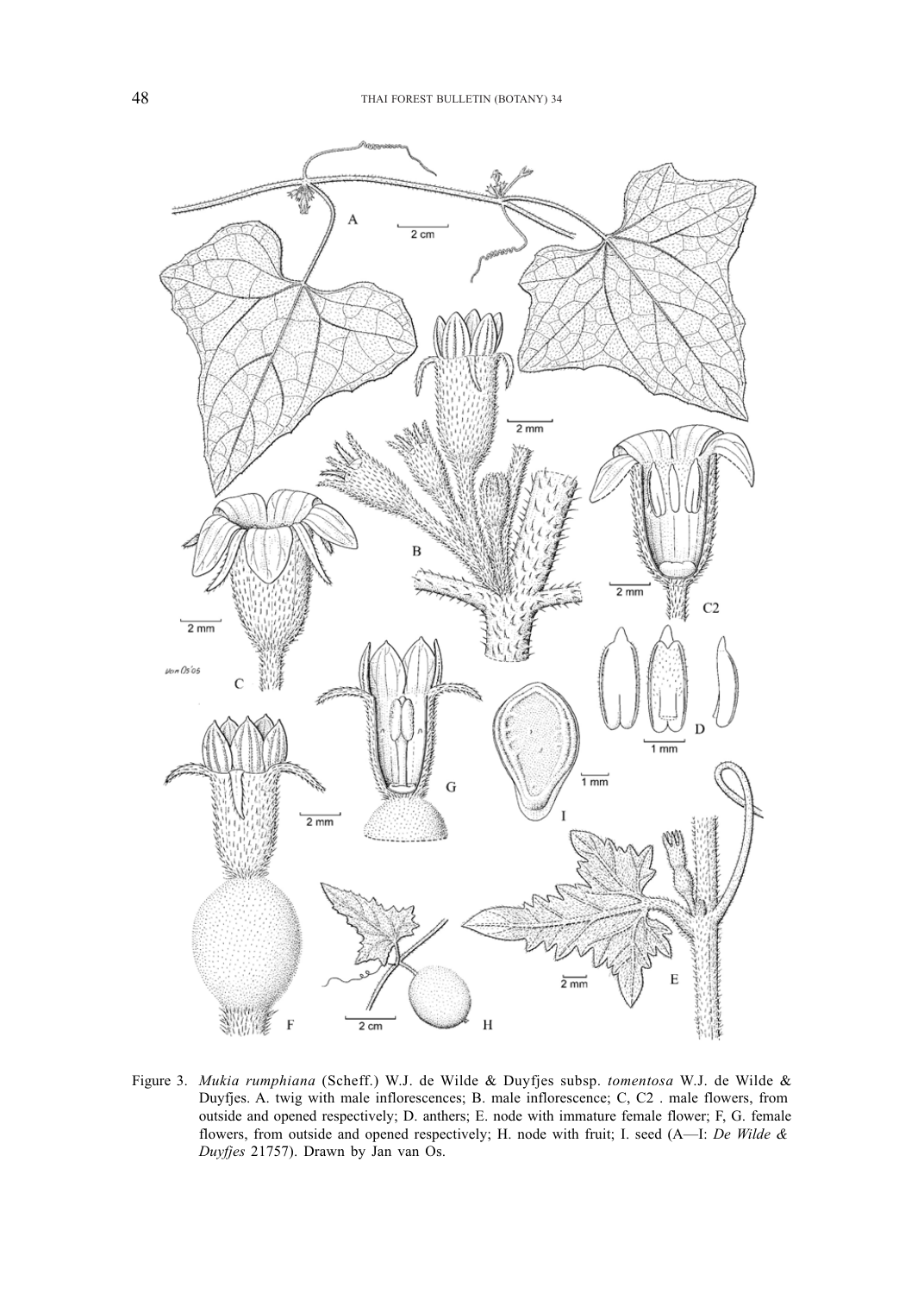Note.— The distribution of the subspecies *rumphiana* and *tomentosa* seem to exclude each other, but both subspecies are found on Buru.

Specimens examined.—*De Wilde & Duyfjes* 21750; 21757; *Van Balgooy* 4782 (type); *Wieringa* 1872.

# **ACKNOWLEDGEMENTS**

We feel much indebted and grateful to Dr. Kongkanda Chayamarit and the staff of BKF who facilitated us on our trips to see and collect *Mukia* in the wild. Herbarium collections from A, AAU, BK, BKF, BM, BO, BRI, E, K, KEP, L, P, SING, U, WAG, and WRSL were used for the present treatment of *Mukia.* We thank Pramote Triboun (Khon Kaen) for providing an informative photograph of *Mukia gracilis*. As usual Jan Frits Veldkamp (Leiden) kindly provided the translations into Latin of the diagnoses of the new taxa, Jan van Os (Leiden) prepared the beautiful drawings, Ben Kieft (Leiden) scanned the drawings and photos, Bertie Joan van Heuven and Raymond van der Ham (both Leiden) prepared and described the pollen, while Hanno Schaefer (Munich) did the molecular analysis of *Dicoelospermum ritchiei*, respectively, and Luc Willemse (Leiden) helped with the realisation of the identification list, using BRAHMS.

## **REFERENCES**

- Clarke, C.B. (1879). Cucurbitaceae. In: J.D. Hooker (ed.), The Flora of British India 2: 604–635. Reeve & Co., London.
- De Wilde, W.J.J.O. & Duyfjes, B.E.E. (2004). *Zehneria* (Cucurbitaceae) in Thailand, with a note on the Indian *Zehneria maysorensis*. Thai For. Bull. (Bot.) 32: 15–31.

\_\_\_\_\_\_\_\_. (2006). Redefinition of *Zehneria* and four new related genera (Cucurbitaceae), with an enumeration of the Australasian and Pacific species. Blumea 51: 1–88.

- Forest Herbarium. (2001). Thai Plant Names Tem Smitinand, revised edition. The Forest Herbarium, Royal Forest Department.
- Jeffrey, C. (1969). The genus *Mukia* in Asia, Malesia and Australasia. Hooker's Icones Plantarum 5, 7, Part 3: 1–12, Tab. 3661–3664.
- Telford, I.R. (1982). Cucurbitaceae. Flora of Australia 8: 158–198, 205.
- Meeuse, A.D.J. (1962). The Cucurbitaceae of Southern Africa. Bothalia 8, 1: 14.
- Post, T. von & Kuntze, O. (1903). Lexicon Generum Phanerogamarum. Deutsche Verlags-Anstalt, Stuttgart.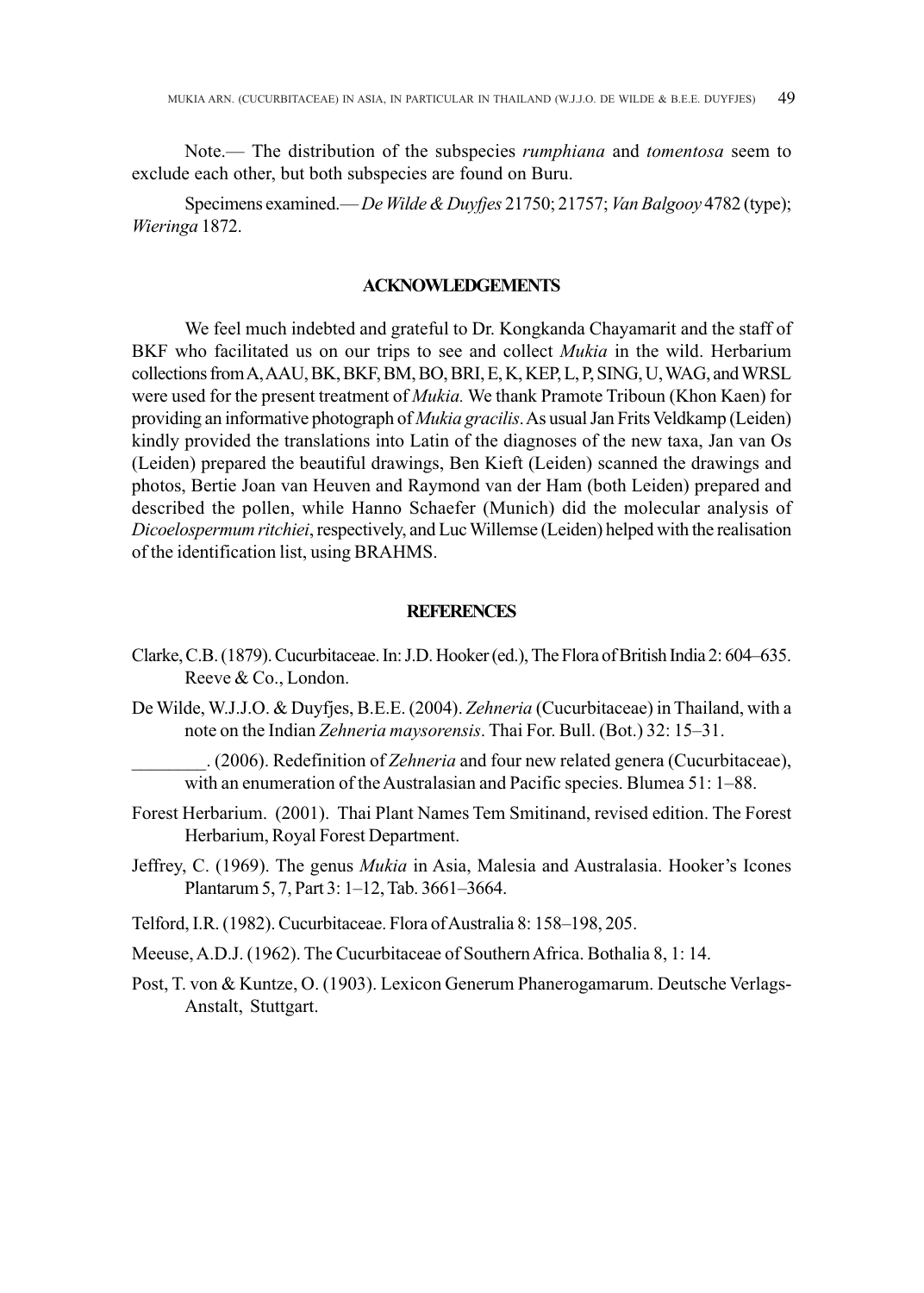# **IDENTIFICATION LIST IDENTIFICATION LIST**

- Mukia gracilis = 1 gracilis = 1 Mukia javanica = 2 Mukia leiosperma = 3 Mukia maderaspatana = 4 Mukia ritchiei = 5 Mukia rumphiana subsp. rumphiana = 6a Mukia rumphiana subsp. tomentosa  $= 6b$ Mukia sp.  $= 7$
- Amin SAN 67376: 4; Atmodjo 312: 2. SAN 67376: 4; Atmodjo 312: 2.
- Backer 7643: 4; Bakhuizen van den Brink Jr. 1343: 2; 7613: 2; Balansa 4012: 4; van Balgooy 4782: 6b; - Barnes 985: 3; - Beddome 3280: 3; 3282: 3; - Bâguin 1074: 6a; 1588: 6a; 1623: 6a; - van Beusekom 1644: 3; 3567: 1; - Bloembergen 3750: 4; 4334: 6a; - Blume 924: 2; - Bon 4542: 4; - Bourne 1094: 3; 1626: 3; - Brass 3695: 4; 6357: 4; - Bumisra 749: 4; - Bunchuai KB 65: 4; - Bünnemeyer 3827: 2; - Burley 3563: 6a.
- Ching 6463: 2; Clason 62A: 4; Codd 6024: 4; Craven 7584: 7.
- Darbyshire 696: 4; Dietrich 1189: 4.
- Elbert 3326: 4; Elmer 11135: 4; Eyma 3455: 4.
- Forsten 96: 6a; Fosberg 37640: 4; Frodin UPNG 3735: 4; UPNG 4282: 4; Fryar NGF 3939: 4; - Fryxell 4697: 7; - Fukuoka T 63710:1; T 63713: 1.
- Gamble 14557: 3; 16191: 3; Garrett 469: 1.
- de Haas 2011: 4; Hallier 4646: 4; Hatusima 17420: 4; Henry NT 34006: 4; Henty NGF 38646: 4; NGF 49703: 4; - Herb. Hasskarl 3943: 3; - Herb. Reinwardt 1761: 2; 1766: 2; - Heyligers 1176: 4; - Hildebrandt 2038: 4; - Ho-Yih Liu 2006: 4; - Hohenacker 1505: 3; - Huang 10680: 4.
- Iboet 497: 4; Insani 10: 4; Iwatsuki T-11077: 2; T-10327: 4.
- Jeng 2494: 4; Junghuhn 87: 4.
- Keng K 2512: 4; Kerr 3012: 1; 3024: 4; Koch 23: 4; Koedoes 1124: 4; Koorders 16590b: 4; 16590: 6a; 16592: 6a; 21132b: 4; - Kostermans 693: 4; 1256: 4; 28012: 4; - Kramer 7913: 4
- Larsen 34440: 1; 44534: 4; Lin 130: 4; Lörzing 6177: 2; 13069: 4.
- Maconochie 927: 4; Makino 1338: 4; Maries 413: 4; Maxwell 02-434: 1; 75-597: 2; 90-658: 4; 95-764: 4; 91-946: 2; 88-1057: 1; 93-1068: 1; 95-1106: 2; 89-1157: 4; 89-1237: 1; 93- 1276: 1; 89-1418: 4; - McClure 8191: 2; - McKee 8320: 4; - Meebold 9452: 5; - Meeuse 9217: 4; - Meijer 6690: 2; - Merrill 3379: 2; BS 6299: 4; BS 10629: 4; - Millar NGF 37631: 4; - Mohan RHT 11723: 3; - Murata T 15984: 1; t 15985: 1; T 17041: 4; T 17297: 4; T 17308: 4; T 38406: 2; T 41775: 2; T 50302: 4; T 52637: 4. 17297: 4; T 17308: 4; T 38406: 2; T 41775: 2; T 50302: 4; T 52637: 4.
- Noerkas 51: 4; Nooteboom 5342: 6a.

Ollerenshaw PO 1161: 4.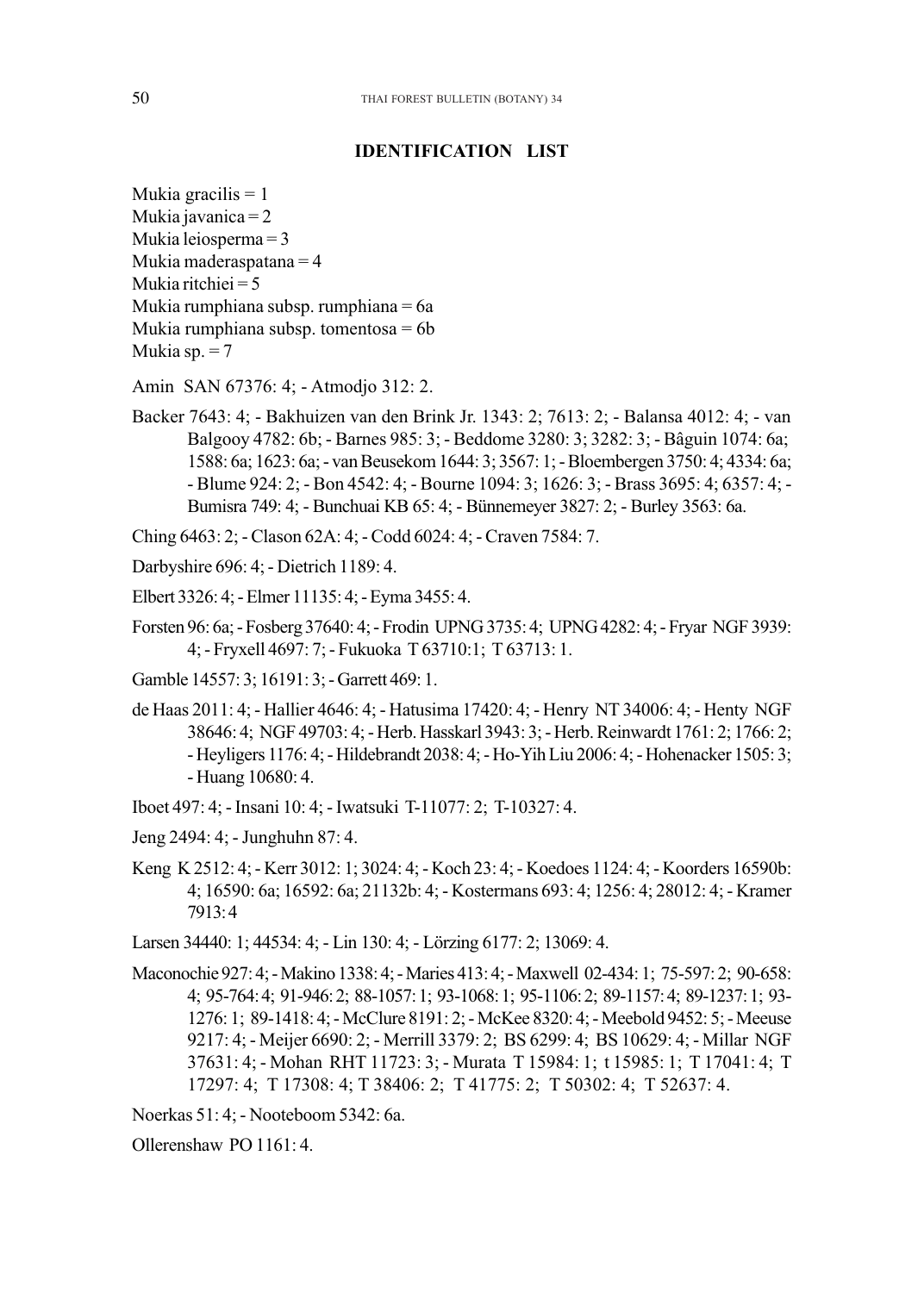- Palee 351: 4; 427: 1; Panatkool 196: 4; Panigrahi 13295A: 4; Pâtelot 1193: 4; Phengklai 2971: 2; - Phonsena 3909: 4; 4454: 4; 4472: 4; - Poilane 8801: 2; 9564: 4; 19754: 2; 26717: 4; 30416: 4; - Polak 758: 6a; - Pullen 6804: 4; - Put 1789: 2; 2664: 4.
- Raap 185: 2; 499: 4; Ramlanto 957: 6a; Ramos BS 38482: 4; Rao BSI 39075: 4; Ritchie 316: 5; 318: 5; - Robson 837: 4; - Rodenburg 58: 4; - van Royen 5089: 4; 6726: 4; 6880: 6a.
- Saito 4098: 4; Sands 4728: 7; Schmutz 123: 4; Schweinfurth 97: 4; Setthi 25727: 4; Shimizu T-10728: 1; T-28372: 4; - Soejarto 11349: 4; - Specht 493: 4; 791: 4; - van Steenis 10346: 6b; - Stevens LAE 50156: 4; - Stoddart 4044: 4; 4565: 4; - Streimann NGF 27791: 4; NGF 35840: 4; - Subramanian 911: 4; - Sundaling SAN 99940: 2.
- Teysmann 7496: 6a; Thomas AQ 587041: 7; Thorel 87: 4.

Venugopal 17742: 3; -Verheijen 2438: 4; 3670: 4; 4006: 4; 4149: 4; 4925: 4; - Versteegh 1954: 4.

Wang 2198: 4; - Weber 1121: 4; - Wiakabu LAE 70413: 4; - Wieringa 1872: 6b; - Wight 1112: 3; 1126: 3; 1127: 3; - de Wilde 19244: 2; 21750: 6b; 21757: 6b; 21760: 4; 21845: 4; 21919: 4; 21932: 4; 22011: 4; 22152: 4; 22158: 2; 22161: 2; 22273: 2; SAN 141902: 2; SAN 141920: 4; SAN 141930: 4; - de Wiljes-Hissink 80: 6a; - Wilson 2: 4; 8389: 4; - Winkler 2268: 2.

Yang 3069: 4; - Yen 177: 4; - Yumte 265: 6a.

Zippelius 107: 4; - Zollinger 160: 2.